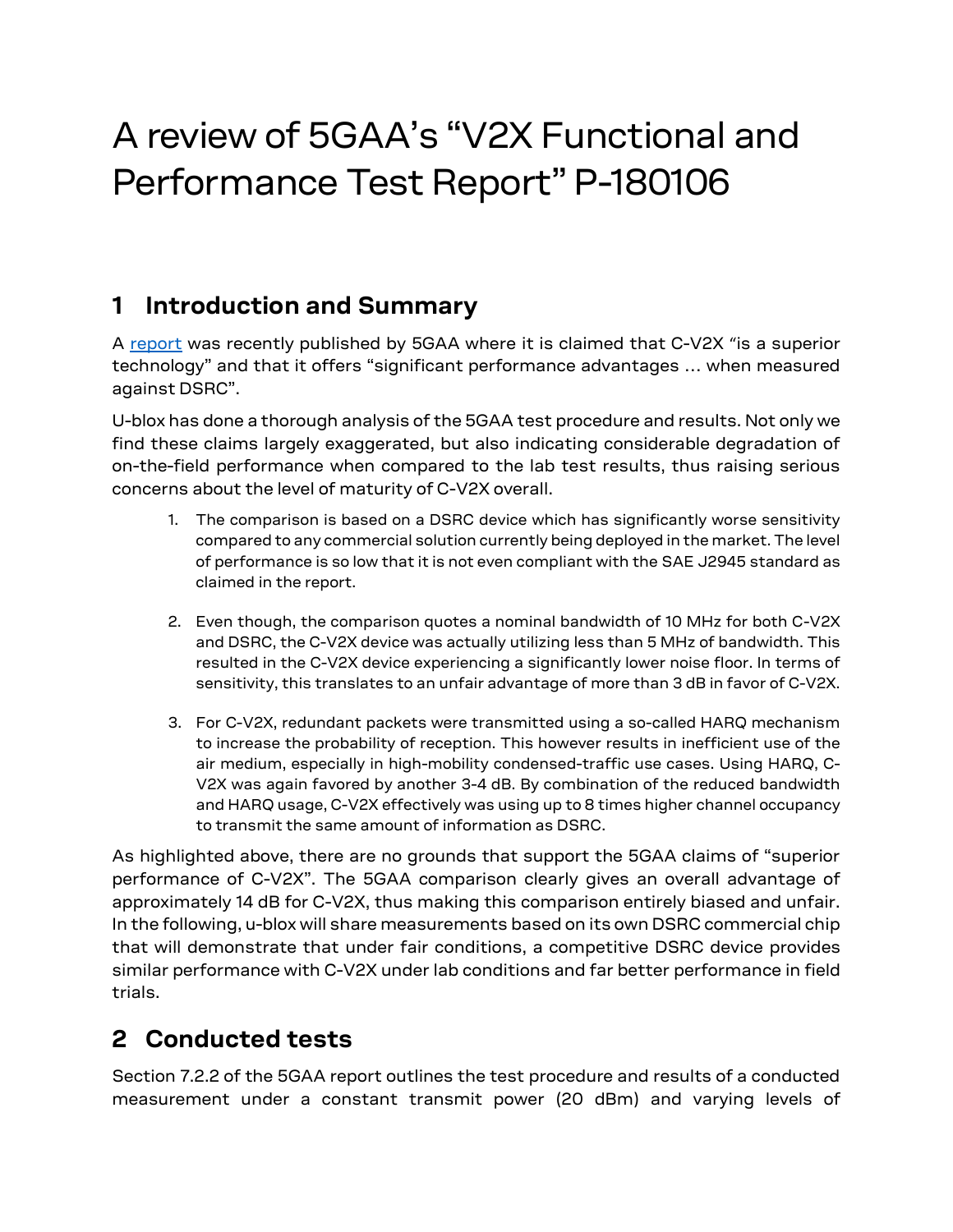attenuation (65 dB to 130 dB). With this configuration, the receiver sensitivity of both devices was evaluated. We see two major issues with the tests setup as described in the following sections.

## **2.1 The tests setup were favoring the C-V2X equipment in an unfair manner**

Even though the nominal bandwidth was quoted as 10 MHz for both technologies, for the case of C-V2X less than half of that was actually utilized, as indicated by the use of 5 subchannels configuration. Therefore, this measurement gave an unfair advantage to the C-V2X device since the latter would experience a noise level which is more than 3 dB lower than that of the DSRC device. Obviously, using a smaller bandwidth results in the C-V2X message requiring double the air-time, which is not mentioned in the report.

In our view, a fair comparison would involve tests which result in the same occupancy of the wireless medium. The same issue was also experienced with the utilization of the HARQ mechanism which transmits redundant information to improve the reception performance. Again, any fair comparison should ensure that the air time is approximately equal for both technologies, or that the different amounts of air-time is taken into account. For example, a fair metric would be the required energy to transmit a single bit of information under a given noise level  $(E_b / N_0)$ .

### **2.2 The performance of the DSRC equipment used in the report is not representative of competitive DSRC products available today**

Having a constant transmit power of 20 dBm and an attenuation of 110dB, implies that a PER of 10% is obtained for a received power of -90dBm at the DSRC unit, which is considered to be the receiver's sensitivity. This value is however more than 8 dB worse than most commercial DSRC systems<sup>1</sup>.

On top of this, even though the report is claiming that the DSRC device is compliant with SAE J2945, this level of performance would clearly violate the specifications in this standard which requires a sensitivity of -92dBm with a packet size that is twice the size (400b) than the one used (193b).

Our own conducted tests verify that the performance of a competitive DSRC device is 11- 12 dB better than the Savari equipment shown in this report, with the difference from the C-V2X device being only around 3-4 dB [\(Figure 1\)](#page-2-0). When taking into account the unfair gain provided by the use of the HARQ mechanism, then the performance of the two technologies are almost equivalent. This comes as no surprise since they both use the similar underlying OFDM technologies.

 $\overline{\phantom{a}}$ 

<sup>1</sup> CohdaMobility MK5 Module Datasheet (https://fccid.io/2AEGPMK5RSU/User-Manual/User-Manual-2618067.pdf)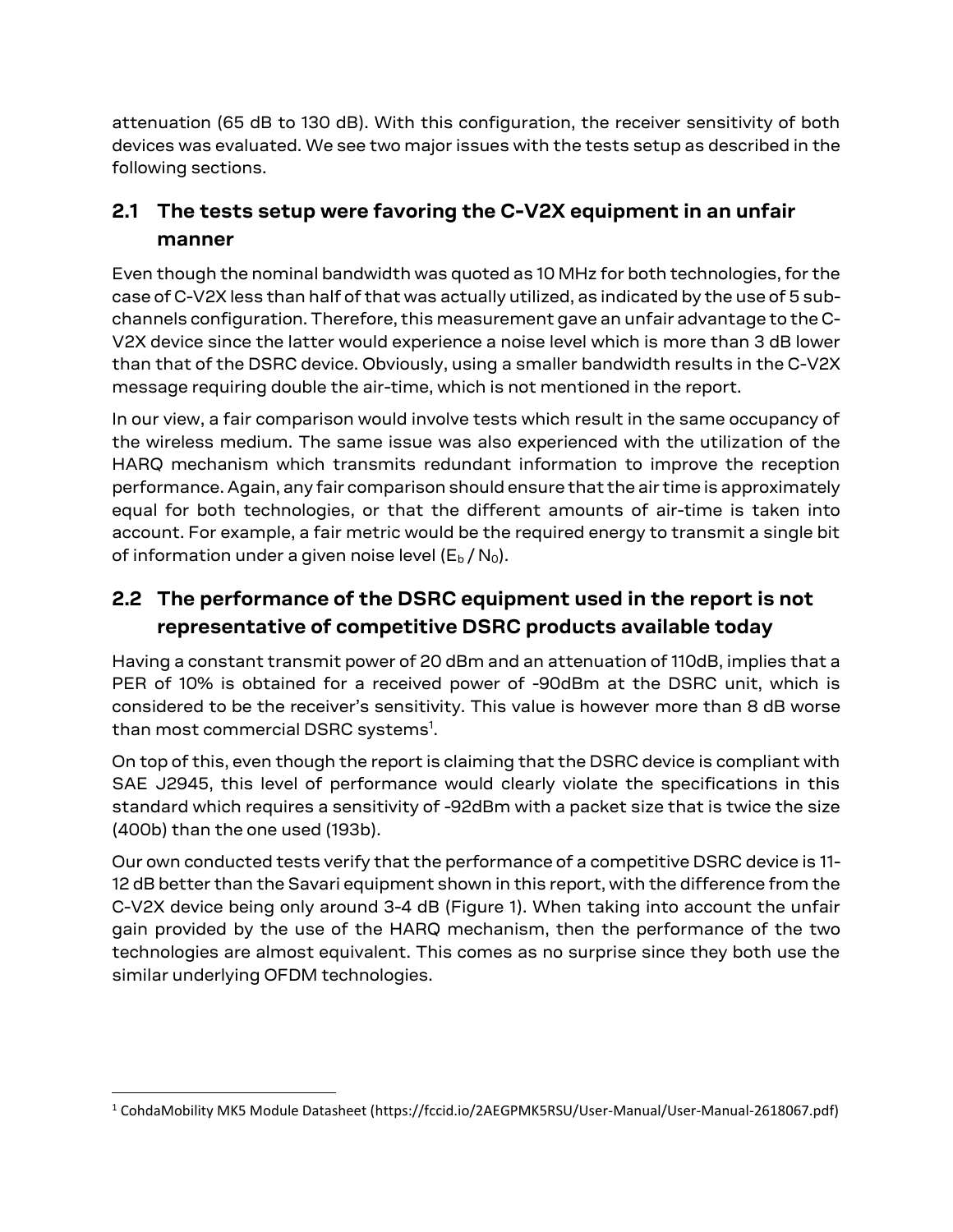

**Figure 1: 5GAA (DSRC & C-V2X) vs u-blox (DSRC) conducted tests results**

## <span id="page-2-0"></span>**3 Test trials**

#### **3.1 Path loss**

Section 8.5.1 of the 5GAA report shows the tests from a field trial under Line-of-Sight conditions. In Figure 46 of this report, the RSSI level is plotted. This is shown to follow the predictions from a two-ray propagation model quite closely, as expected in such a scenario. In order to test the claims in this section we have replicated the two-ray conditions as shown i[n Figure 2](#page-3-0) below. This model is used in the next section to relate the distance with the received power.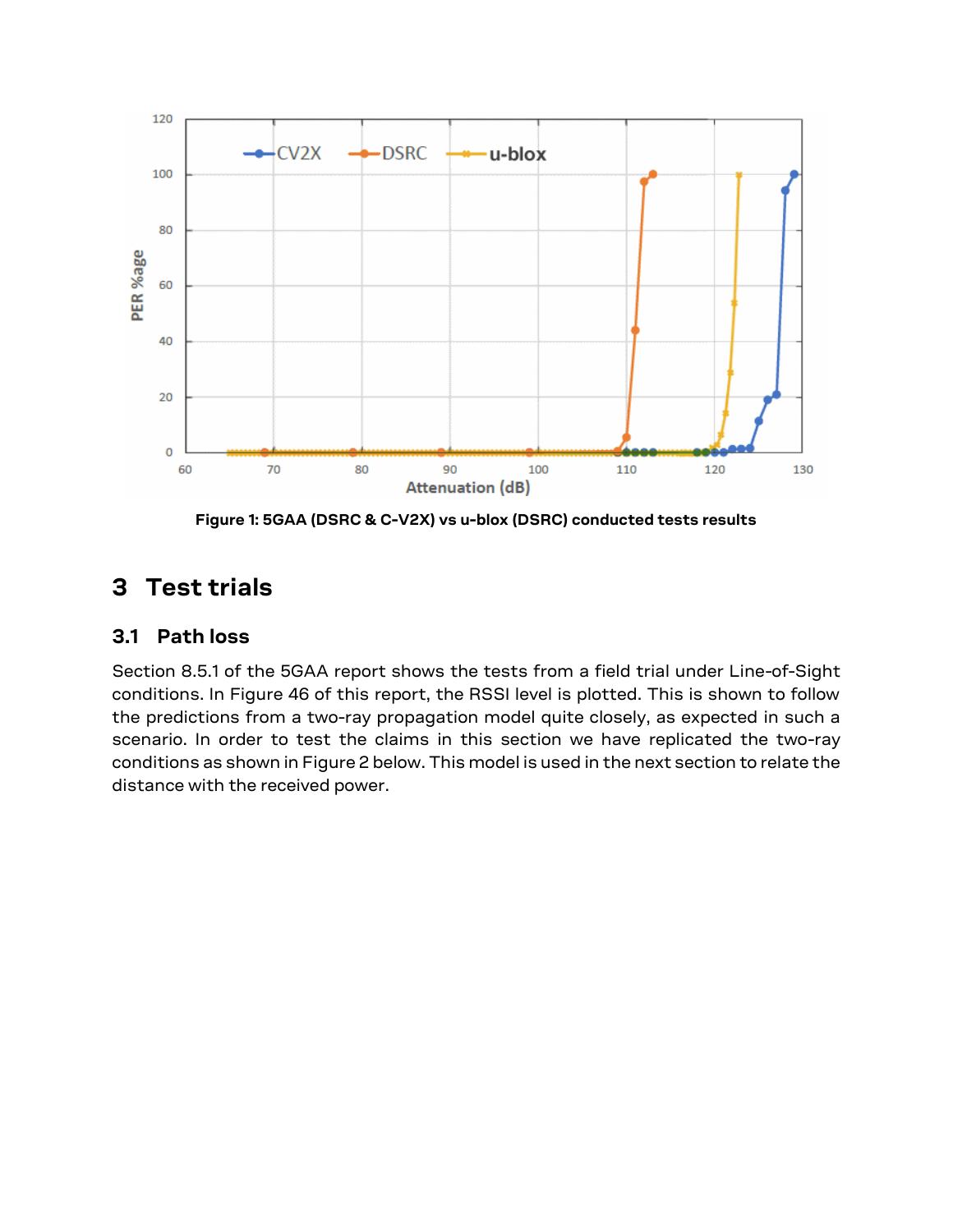

**Figure 2: RSSI against distance from 5GAA measurements vs u-blox model**

#### <span id="page-3-0"></span>**3.2 Distance measurement**

Let's first consider the DSRC results. In the case of 5 dBm transmit power, the PRR is 90% (equivalent to PER of 10%) at a distance of ~460m. At this distance, according to [Figure 2](#page-3-0) above, the received power level is -90 dBm which is in accordance with the conducted tests previously mentioned. Very similar remarks can be made in the case of 11 dBm transmit power. From these observations, it appears that even though the absolute performance level of the DSRC device was very low, the relative performance between the cabled and trial tests are in agreement.

If we now attempt to apply the same logic to the C-V2X results, we end up in very significant inconsistencies. When a 5dBm transmit power is used, the C-V2X device shows a 10% PER (or 90% PRR) at around 790m. At this distance, the received power level according to the 5GAA measurements is -99 dBm. However, the conducted tests were implying a receiver sensitivity of -104 dBm which demonstrates a 5 dB difference between the lab and test trial results. Similar remarks can be made in the case of 11 dBm transmit power. This is a clear evidence that the C-V2X device, even under fully controlled and favorable conditions cannot provide the benefits claimed by the lab measurements when it comes to operation in the field.

To examine the same scenario with a competitive DSRC device, we plot the expected range of such a device in the following figure. Even if the unfair use of HARQ is not